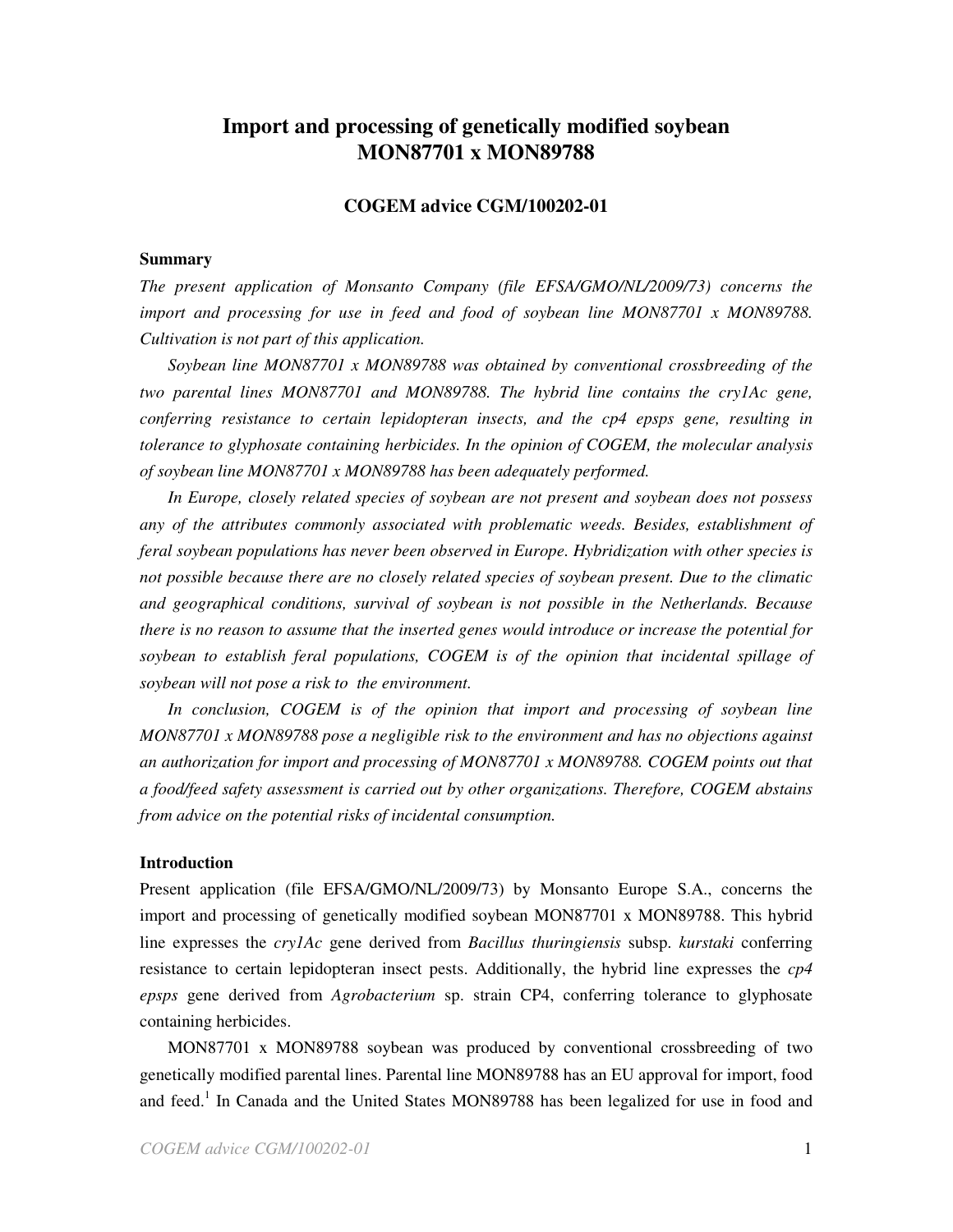feed, and for environmental release.<sup>2</sup> Besides, MON89788 has been authorized for commercial import.<sup>3</sup> Parental line MON87701 has never been assessed by the EU or EFSA.

# **Previous COGEM advice**

Initially COGEM advised negatively on import and processing of parental soybean MON89788 4 because its molecular characterization did not meet the criteria laid down by COGEM.<sup>5</sup> Furthermore, COGEM questioned the general surveillance plan. After the applicant provided additional information on the molecular characterization and the general surveillance plan, COGEM advised positively. <sup>6</sup> COGEM has not advised on MON87701 and the hybrid line yet.

## **Aspects of the crop**

Soybean (*Glycine max*) is a member of the genus *Glycine* and belongs to the Fabaceae (Leguminosae) family. Soybean is grown from equatorial to temperate zones. Due to the climatic and geographical conditions, cultivation of soybean is impossible in the Netherlands. The optimum temperature for soybean growth is between 25°C and 30°C. In the Netherlands, 16.6°C was the average summer temperature from 1971 to 2009. The average temperature of the three warmest summers since 1901 was  $18.6^{\circ}$ C.<sup>7</sup> In addition, soybean does not survive freezing. In the Netherlands frost is common; during winter on average 38 days are measured with a minimum temperature below 0  $\mathrm{°C}$ .<sup>7</sup> Moreover, during the Dutch growth season the days are long, whereas soybean is a quantitative short-day plant that needs short days for induction of flowering.

Soybean is predominantly a self-pollinating species. The cross-pollination rate of soybean is less than 1%.<sup>8</sup> Cross-pollination occurs by insects. The dispersal of pollen is limited because the anthers mature in the bud and directly pollinate the stigma of the same flower.<sup>9</sup> Therefore, insectborn exportation of pollen is limited.<sup>8</sup> In Europe, hybridization with other species is not possible because there are no closely related species of soybean.

The soybean plant is not weedy in character.<sup>9</sup> Cultivated soybean rarely displays dormancy<sup>9</sup> and seeds of cultivated soybean survive poorly in soil.<sup>10</sup> Soybean volunteers are rare and do not effectively compete with other cultivated plants or primary colonizers.<sup>9</sup> In addition, volunteers are easily controlled mechanically or chemically.<sup>9</sup> Establishment of feral soybean populations has never been observed in Europe.

## **Molecular characterization**

MON87701 x MON89788 was produced by crossing the two genetically modified parental soybean lines MON87701 and MON89788 using traditional breeding methods. The hybrid soybean line contains the *cry1Ac* gene, derived from parental soybean line MON87701, and the *cp4 epsps* gene, derived from parental soybean line MON89788.

The molecular characterization of soybean MON89788 was previously evaluated in 2007 and 2008,<sup>4,6</sup> the molecular characterization of soybean line MON87701 has not been evaluated by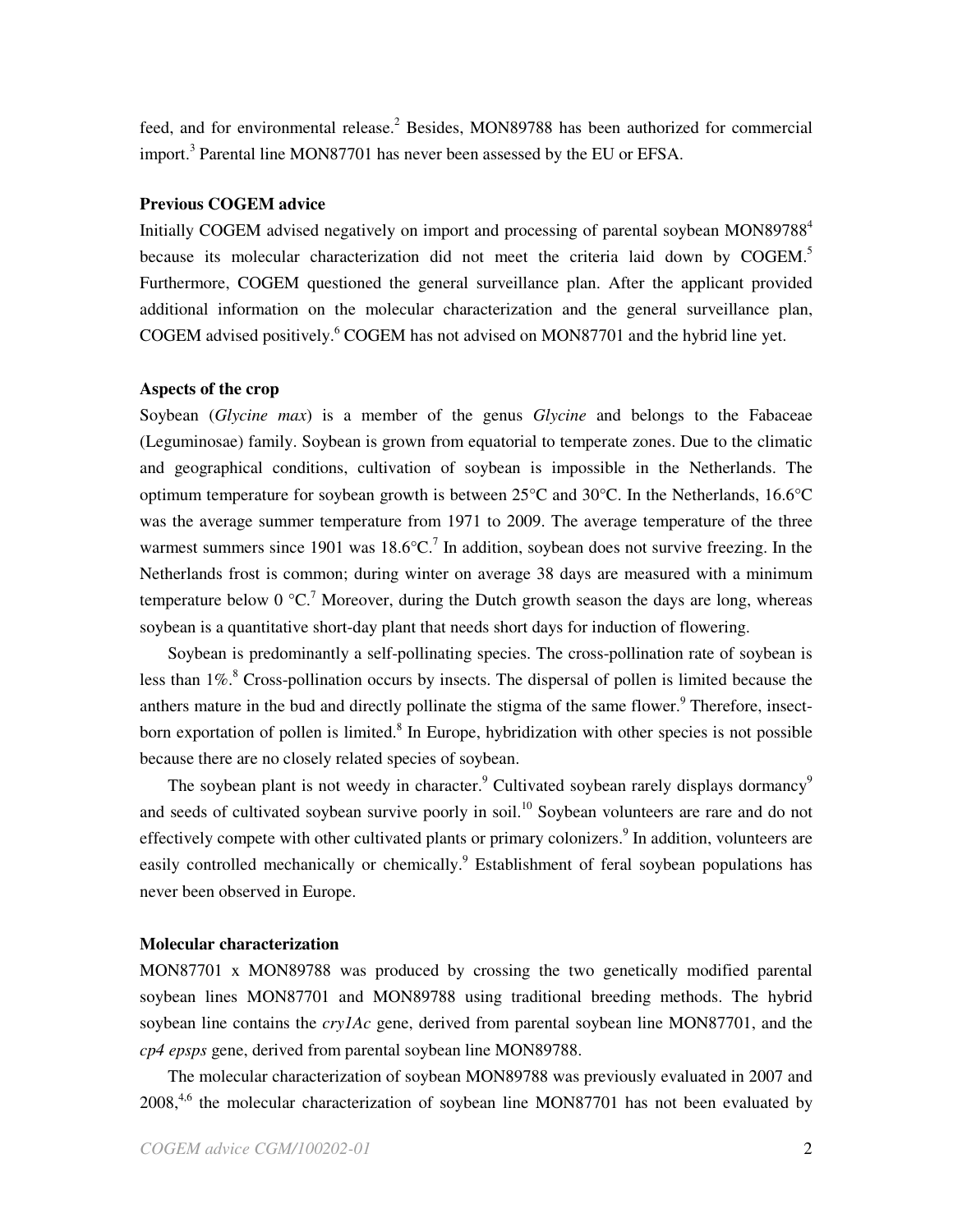COGEM before. Therefore, this advice concerns the evaluation of both parental line MON87701 and hybrid line MON87701 x MON89788.

*Overview of the construction and inserted genetic elements of parental soybean line MON87701* The genetically modified soybean line MON87701 was produced by *Agrobacterium tumefaciens*mediated transformation using the binary transformation plasmid PV-GMIR9. PV-GMIR9 contained two transfer-DNA's (T-DNA's), T-DNA I with the trait of interest (*cry1Ac*) and T-DNA II encoding a selectable marker (*cp4 epsps*). Following selection of the transformants, the inserted T-DNA II, was segregated from progeny through subsequent traditional breeding and genetic selection processes. The inserted T-DNA I containing the *cry1Ac* gene was maintained. The result is a soybean containing only the *cry1Ac* expression cassette. An overview of the introduced T-DNA I sequences is given below:

- Sequence flanking 5' end of the insert. Soybean nuclear genomic DNA.
- 45 bp remaining DNA region from the Right Border region derived from the PV-GMIR9 plasmid of *A. tumefaciens*. The Right Border region is used for transfer of the T- DNA.
- IS. Intervening sequence used in DNA cloning.
- P*-RbcS4*. Promoter, leader, and 5'non-translated region of the *Arabidopsis thaliana RbcS4* gene encoding ribulose 1 5-bisphosphate carboxylase small subunit 1A. Promoter is active in above ground tissues.
- TS-*CTP1.* Targeting sequence encoding the transit peptide of the *Arabidopsis RbcS4* encoding small subunit 1A transit peptide from *A. thaliana*, present to direct the Cry1Ac protein to the chloroplast.
- *CS-Cry1Ac*. Codon-modified coding sequence of the Cry1Ac protein of *B. thuringiensis.*
- IS. Intervening sequences used in DNA cloning.
- T-7S  $\alpha'$ . 3' region of the *Sphas1* gene of soybean encoding the 7S  $\alpha'$  seed storage protein  $\beta$ conglycinin, including 35 nucleotides of the carboxyl terminal  $\beta$ -conglycinin coding region with the termination codon and the polyadenylation sequence. The element functions to terminate transcription and direct polyadenylation of the mRNA.
- IS. Intervening sequence used in DNA cloning.
- B-Left Border. 264 bp DNA region from the Left Border region remaining after integration.
- Sequence flanking 3'end of the insert. Soybean genomic DNA.

*Overview of the construction and inserted genetic elements of parental soybean line MON89788* The genetically modified soybean line MON879788 was produced by *A. tumefaciens*- mediated transformation using the binary transformation plasmid PV-GMGOX20. PV-GMGOX20 contained T-DNA which hosted the *cp4 epsps* expression cassette. An overview of the T-DNA sequences introduced is given below: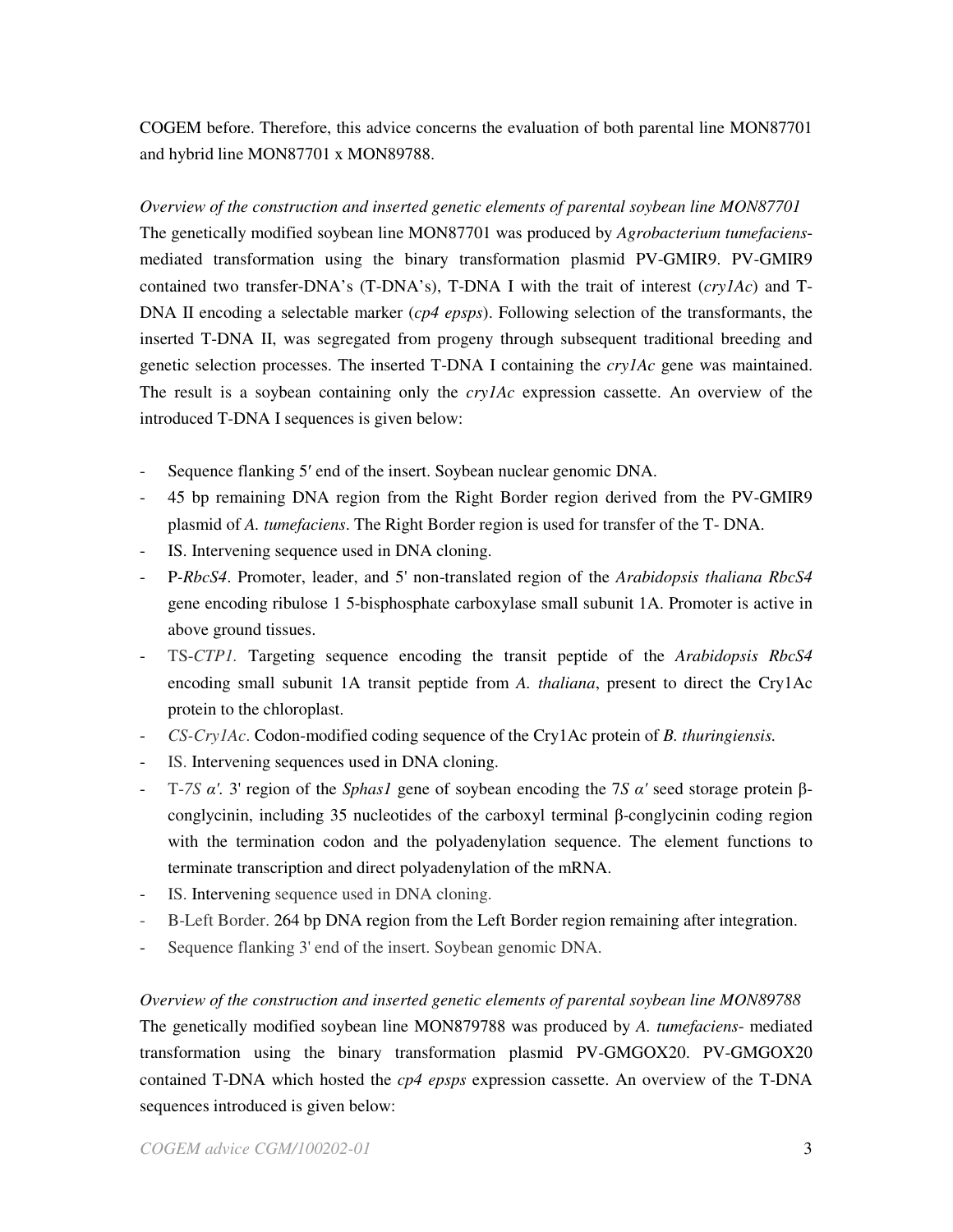- Sequence flanking 5' end of the insert. Soybean nuclear genomic DNA.
- B–Right border. DNA region from *A. tumefaciens* containing the right border sequence used for transfer of the T-DNA.
- IS. Intervening sequences used in DNA cloning.
- P–*FMV/Tsf1.* Chimeric promoter consisting of enhancer sequences from the *35S* promoter of the *Figwort mosaic virus* and the promoter from the *Tsf1* gene of *A. thaliana* encoding the elongation factor EF-1 alpha.
- L–*Tsf1*. 5'Nontranslated leader (exon 1) from the *Tsf1* gene of *A. thaliana* encoding the elongation factor EF-1 alpha.
- I–*Tsf1* 2. Intron from the *Tsf1* gene of *A. thaliana* encoding the elongation factor EF-1 alpha.
- IS. Intervening sequences used in DNA cloning.
- TS–*CTP2.* Sequences encoding the chloroplast transit peptide from the *ShkG* gene of *A. thaliana* encoding EPSPS.
- CS– *cp4 epsps*. Codon optimized coding sequence of the *aroA* (*epsps*) gene from the *Agrobacterium* sp. strain CP4 encoding the CP4 EPSPS protein.
- IS. Intervening sequences used in DNA cloning.
- T–*E9*. 3'Nontranslated sequence from the ribulose-1,5- bisphosphate carboxylase small subunit (*RbcS2*) *E9* gene of pea (*Pisum sativum*).
- IS. Intervening sequences used in DNA cloning.
- B–Left border. DNA region from *A. tumefaciens* containing the left border sequence used for transfer of the T-DNA.
- Sequence flanking 3' end of the insert. Soybean nuclear genomic DNA.

# *Properties of the genes introduced in MON87701 x MON89034*

MON87701 x MON89788 was produced by crossbreeding of the two genetically modified parental soybean lines MON87701 and MON89788. The hybrid soybean line contains the *cry1Ac* gene, derived from parental soybean line MON87701, and the *cp4 epsps* gene, derived from parental soybean line MON89788.

The  $cryIAc$  gene encodes a  $\delta$ -endotoxin which specifically acts against insects of the order of Lepidoptera. These toxins are solubilized in the midgut of susceptible insects and are activated by midgut proteases to release a toxin fragment. The toxin fragment binds to specific receptors on the midgut epithelium. Subsequently, pores are formed in the membranes of the gut cells of the insect, enabling midgut bacteria to enter the body cavity, which leads to septicemia and death.<sup>11</sup>

The *cp4 esps* gene encodes the CP4 EPSPS protein. EPSPS is a natural occurring enzyme involved in the biosynthesis of aromatic amino acids. Glyphosate inhibits EPSPS, resulting in a lack of amino acids essential for growth and development of plants. The CP4 EPSPS protein is not inhibited by glyphosate which results in plants tolerant to glyphosate containing herbicides.<sup>12</sup>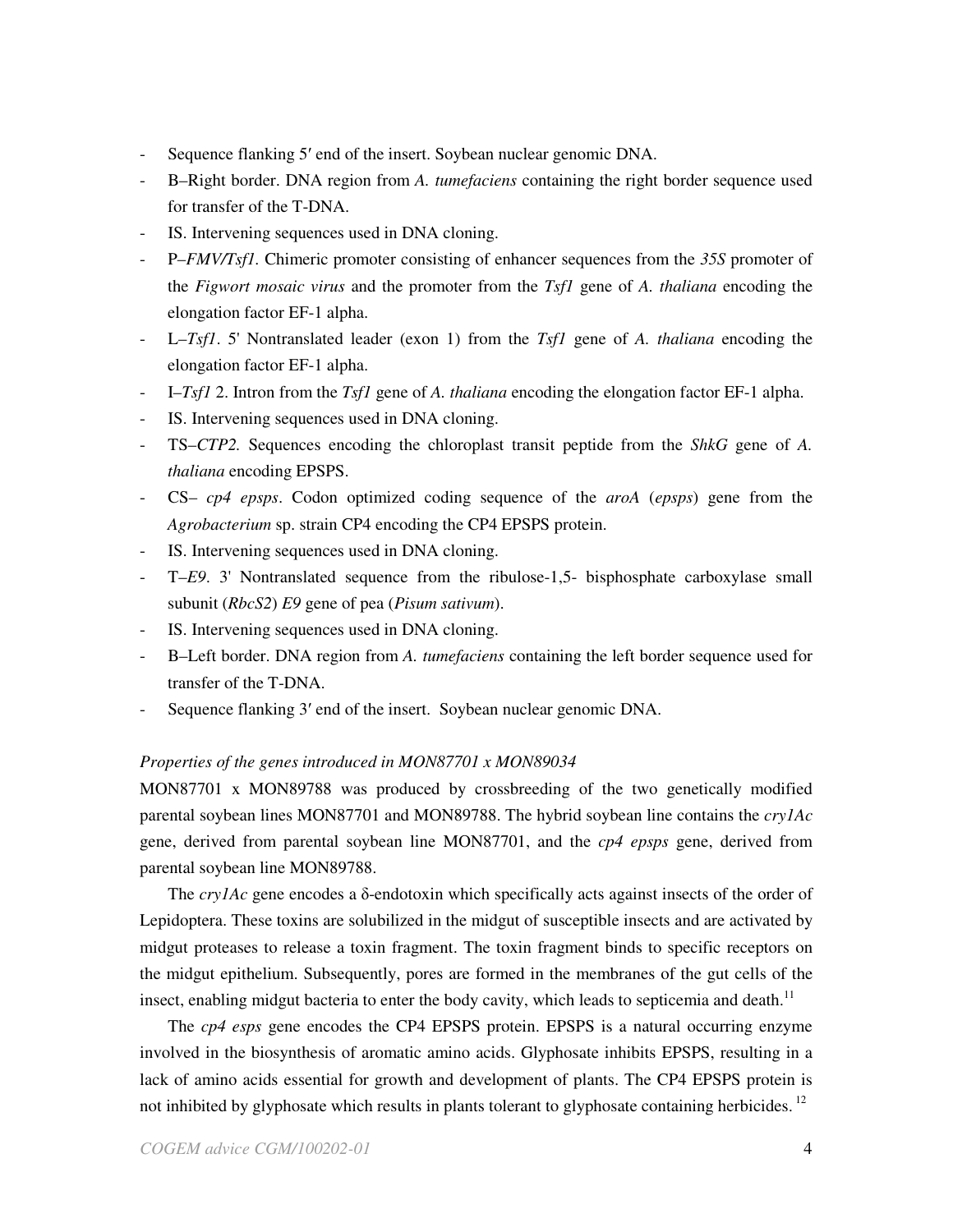#### *Molecular analysis MON87701*

The applicant confirmed by Southern blot analyses that one intact copy of the T-DNA I containing the *cry1Ac* expression cassette was integrated at a single integration locus in the genome of MON87701. Additionally, hybridization analyses showed that the insert is stable over several generations*.* Furthermore, the applicant demonstrated by hybridization analysis that the backbone of plasmid PV-GMIR9 and the T-DNA II, harboring the *cp4 epsps* expression cassette, was absent. Results obtained by PCR amplification and DNA sequence analyses confirmed that an intact insert was integrated. Sequence comparison between the pre-insertion site and the MON87701 flanking regions indicated a 32 bp deletion as well as a 14 bp insertion at the 5'end of the insert in MON87701. Bioinformatic analysis by BLASTn and BLASTx searches (GenBank databases, June 2009) showed that no endogenous soybean open reading frames were disrupted by the T-DNA I insertion. Furthermore, DNA sequences spanning the 5' and 3' junctions of the MON87701 insertion site and the genomic DNA were analyzed from stop codon to stop codon. Ten sequences coding for eight amino acids or greater spanning the 5' junction and 3' junction of the insert and the genomic DNA were identified and bioinformatic analyses were performed making use of the AD\_2009, TOX\_2009 and PRT\_2009 databases. Results of these analyses demonstrated no structurally-relevant similarities between any known toxins or allergens and the ten putative polypeptides.

In conclusion, in COGEM's opinion the molecular characterization of MON87701 has been sufficiently performed and meets the criteria laid down by COGEM.<sup>5</sup>

### *Updated bioinformatic analysis MON89788*

In 2008 COGEM gave a positive advice on import and processing of parental soybean MON89788.<sup>6</sup> Its characterization met COGEM's criteria and was judged to be adequate.<sup>5</sup> Sequences spanning the 5' and 3' junctions between the insert and the genomic DNA were translated in silico from stop to stop codon in all frames. None of the putative polypeptides showed homology to known toxins and allergens. The applicant performed a renewed bioinformatics analysis of the MON89788 flanking sequences on updated GenBank databases (June 2009) which confirmed the earlier findings.

### *Molecular analysis MON87701 x MON89788*

Genomic DNA from MON87701 × MON89788, MON87701, MON89788 and conventional soybean varieties was digested with restriction enzymes and subjected to Southern blot analysis. The applicant confirmed that the hybrid line contained the unaltered copies of both MON87701 and MON89788*.*

In conclusion, in COGEM's opinion the molecular characterization of MON87701 x MON89788 has sufficiently been performed and meets the criteria laid down by COGEM.<sup>5</sup>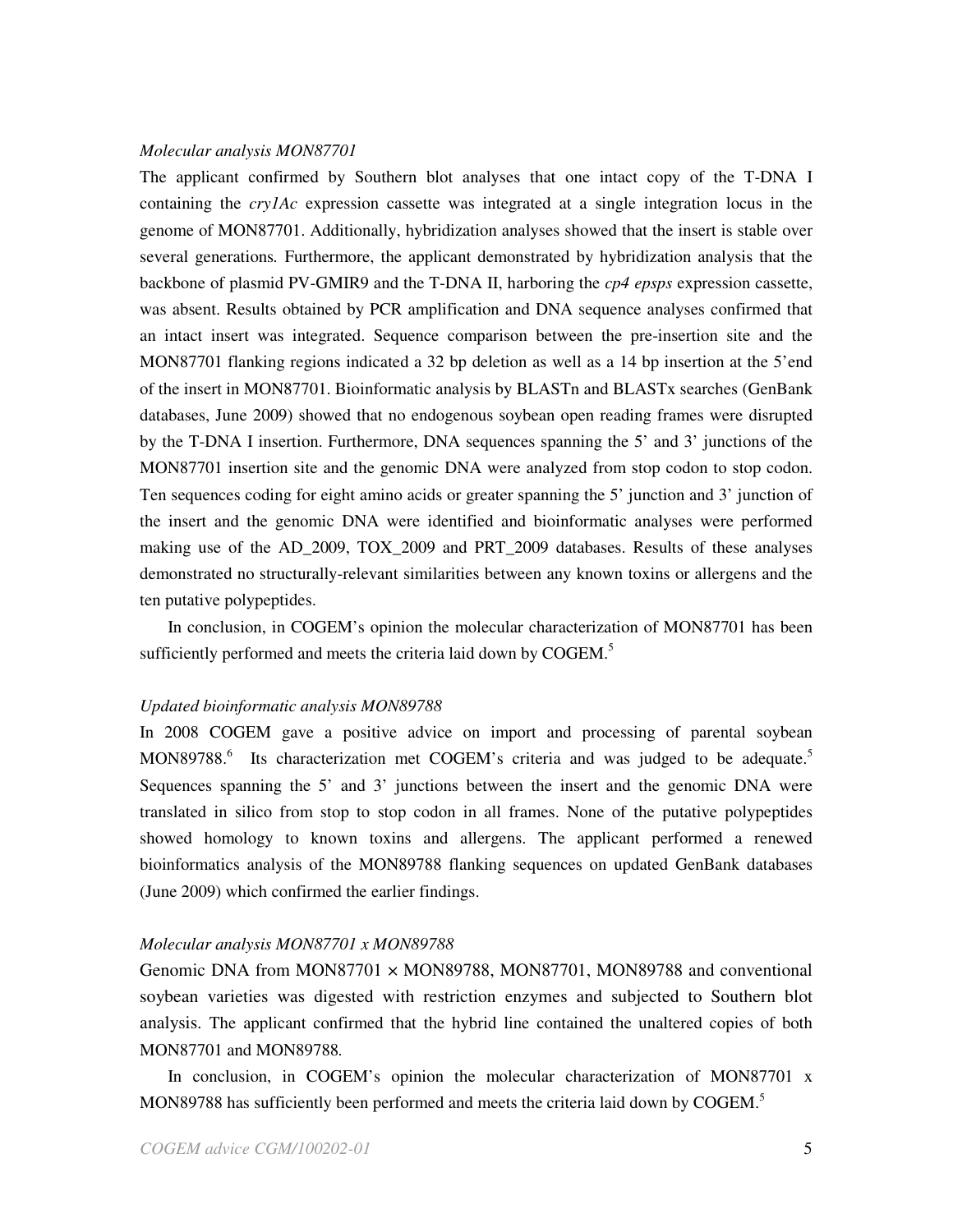# **Environmental risk assessment**

The current application of soybean line MON87701 x MON89788 concerns import and processing. In case of spillage soybean seed may be released into the environment. Due to the climatic and geographical conditions cultivation of soybean is impossible in the Netherlands as soybean is a quantitative short-day plant that needs short days for induction of flowering, the optimum temperature for growth is between  $25^{\circ}$ C and  $30^{\circ}$ C, and soybean does not survive freezing. The introduced traits do not increase the ability of soybean seed to survive in the Dutch climatic conditions. In view of the above, there are no reasons to assume that the expression of the *cry1aC* and *cp4 epsps* genes increases the potential of MON87701 x MON89788 to establish feral populations in case of incidental spillage.

Since 2008 COGEM abstains from giving advices on the potential risks of incidental consumption in case a food/feed assessment is already carried out by other organizations.<sup>13</sup> This application is submitted under Regulation (EC) 1829/2003, therefore a food/feed assessment is carried out by EFSA. Other organizations who advice the competent authorities can perform an additional assessment on food safety although this is not obligatory. In the Netherlands a food and/or feed assessment for Regulation (EC) 1829/2003 applications is carried out by RIKILT. Regarding the risks for food and feed, the outcome of the assessment by other organizations (EFSA, RIKILT) was not known at the moment of the completion of this advice.

### **General surveillance plan**

General surveillance has been introduced to be able to observe unexpected adverse effects of genetically modified crops on the environment. The setting or population in which these effects might occur is either not, or hardly predictable.

The general surveillance plan states that unanticipated adverse effects will be monitored by existing monitoring systems which include the authorization holder and operators involved in the handling and use of viable MON87701 x MON89788 soybean. Although the general surveillance plan could be improved by a guarantee that operators will monitor for unanticipated effects, COGEM considers the general surveillance plan sufficient for import and processing of MON87701 x MON89788 soybean.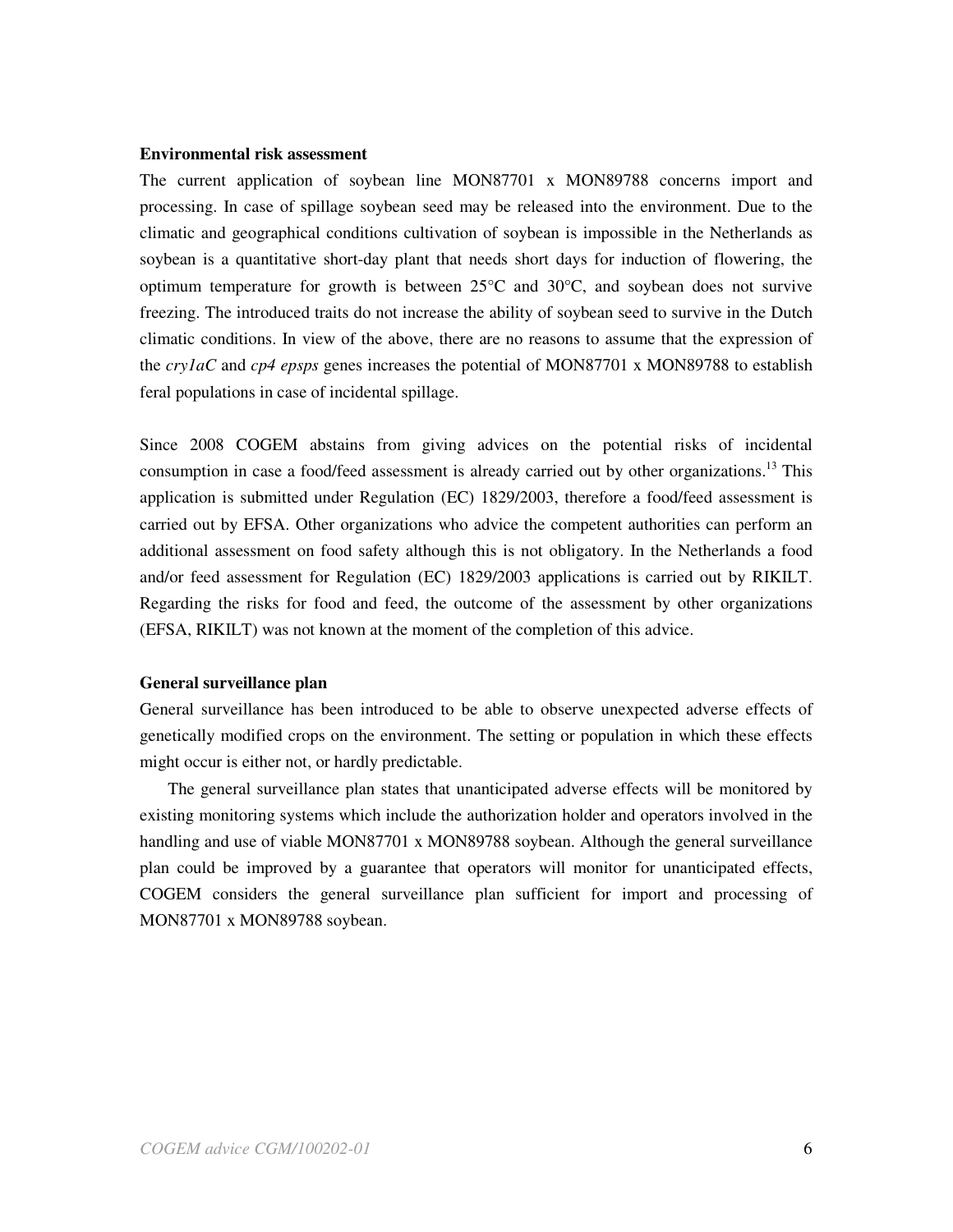# **Advice**

COGEM has been asked to advice on import and processing for use in food and feed of soybean line MON87701 x MON89788. The North-Western European climate prohibits survival and establishment of soybean. Furthermore, modern soybean cultivars do not possess any of the characteristics commonly associated with problematic weeds and there is no reason to assume that presence and expression of the introduced gene increases the potential of soybean to establish feral populations. In addition, establishment of feral soybean populations in European countries has never been observed. COGEM is of the opinion that incidental spillage of soybean is very unlikely to lead to the spread of soybean within the Netherlands. In addition, closely related species of soybean are not present in Europe and therefore introgression of the inserted genes into closely related species can not occur.

The molecular analysis of MON87701 and MON87701 x MON89788 is adequate.

Based on the aspects discussed, COGEM is of the opinion that import and processing of soybean MON87701 x MON89788 pose a negligible risk to the environment.

# **Additional remark**

The applicant showed that the hybrid line contained intact copies of both the insertion cassettes. The results were confirmed by Southern blot analysis using genomic digested DNA from MON87701, MON89788, MON87701 x MON89788, and conventional soybean varieties. The obtained blots are presented in the Technical Dossier and a supporting study.

Strikingly, the quality of the blots shown in the study the applicant refers to is lower than the quality of the blots shown in the Technical Dossier. This can lead to unnecessary confusion in the risk assessment. COGEM points out that data presented by the applicant have to be unambiguous.